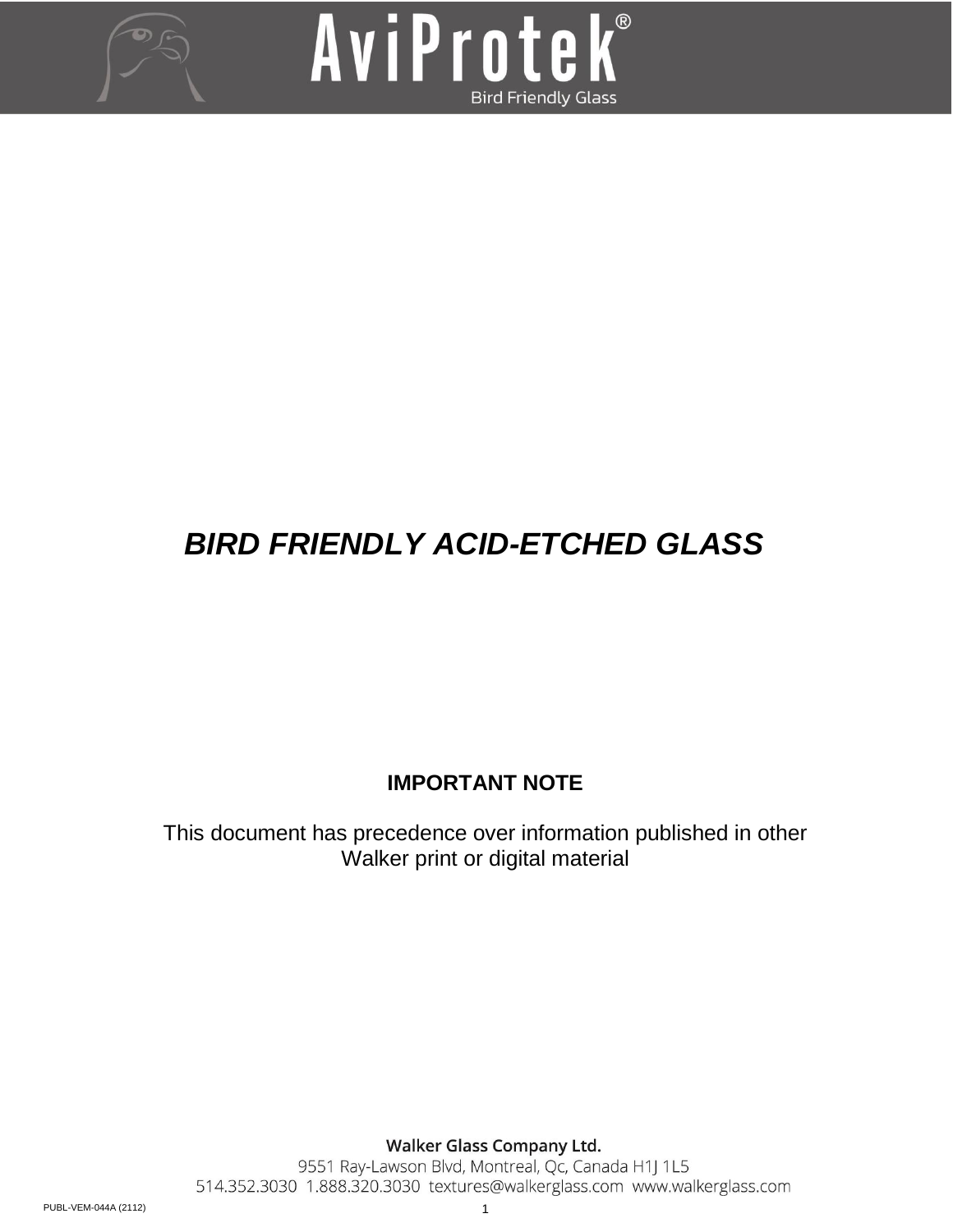# **GUIDELINES FOR PRODUCT SELECTION AND ORDERING**

AviProte

## **PRODUCT SELECTION CRITERIA**

*Walker Textures®* full surface and *AviProtek®* patterned acid-etched glass products provide bird collision deterrence properties in exterior glazing applications.

**Bird Friendly Glass** 

Product selection should be based on design intent and type of application in conjunction with the performance data outlined below.

The *Walker Textures®* bird friendly program offers 3 different options:

- *AviProtek®* : Acid-etched markers on the outside surface
- *AviProtek®* **E** : Acid-etched markers on the outside surface with **Vitro Glass** solar control Low-E coating on position 2
- *AviProtek®* **T** : Transparent UV markers on the outside surface 1 of the glass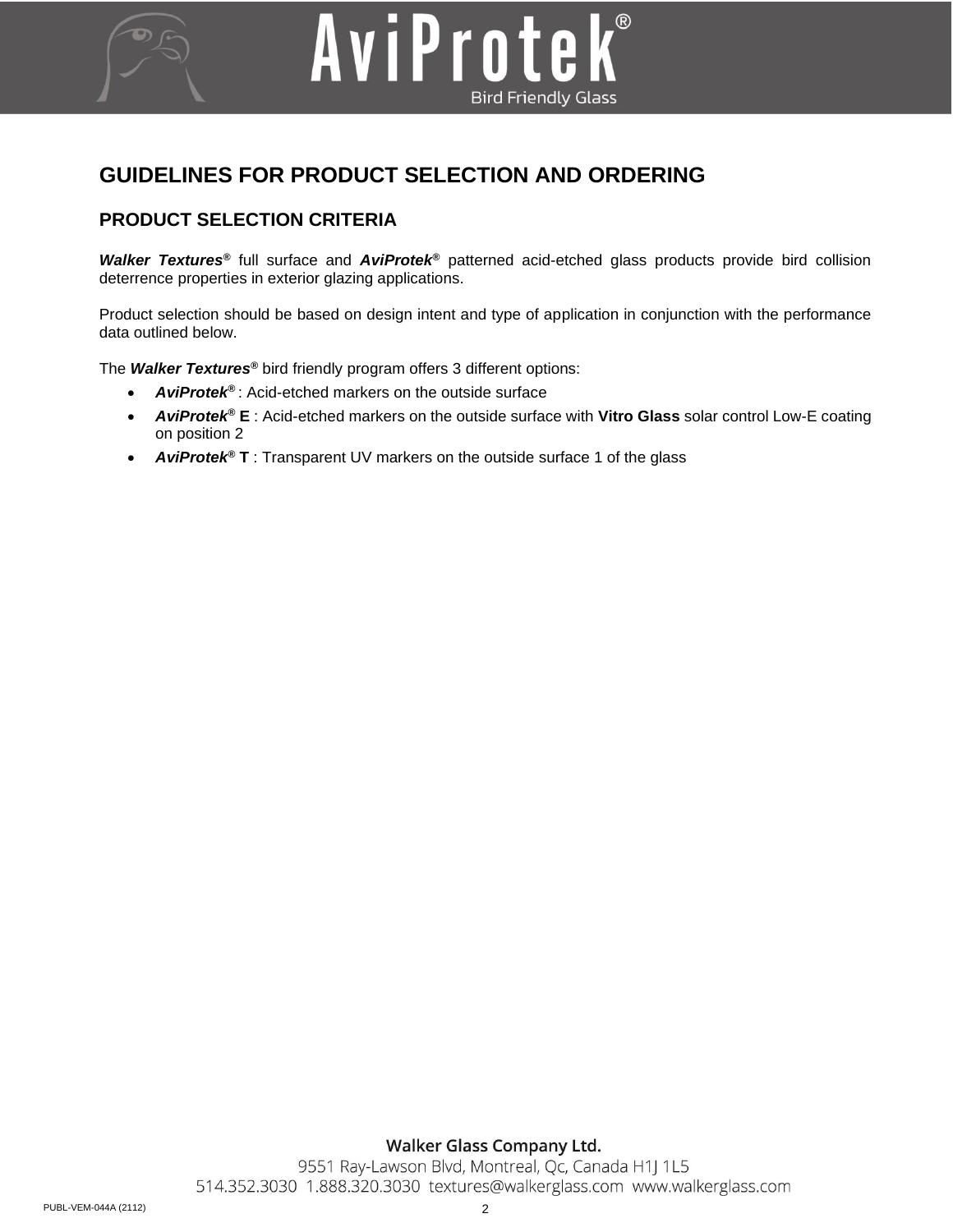



## **PRODUCT AVAILABILITY**

| (Pos. 1)                                                                                                             | Glass Substrate                                                                | <b>Thickness</b>                                                               | Coating on Pos. 2                                                                             |  |
|----------------------------------------------------------------------------------------------------------------------|--------------------------------------------------------------------------------|--------------------------------------------------------------------------------|-----------------------------------------------------------------------------------------------|--|
| AviProtek <sup>®</sup> Acid-etched<br>Patterns 211, 213, 214, 215, 216,<br>217, 219, 220, 221, 222, 223,<br>226, 227 | Clear   Starphire Ultra-Clear®   Acuity™<br>low-iron                           | 3mm, 4mm, 5mm, 6mm, 8mm,<br>10mm. 12mm                                         | <b>N/A</b>                                                                                    |  |
| AviProtek <sup>®</sup> E<br>Acid-etched patterns 211, 213,<br>214, 215, 216, 217, 219, 220,<br>221, 222, 223         | Clear   Starphire Ultra-Clear®   Acuity™<br>low-iron   Solargray   Solarbronze | 6mm (other thicknesses available<br>on demand, subject to minimum<br>quantity) | Solarban® 60 VT   Solarban® 67<br>VT   Solarban® 70 VT   Solarban®<br>72 VT   Solarban® 90 VT |  |
| AviProtek <sup>®</sup> T<br>Transparent UV Markers<br>(patterns 701, 713, 714, 717)                                  | Clear                                                                          | $3.2$ mm. 6 $mm$                                                               | <b>N/A</b>                                                                                    |  |

December 2021

#### **AviProtek®**

Minimum quantity: 1 pack. Exact quantity available for more than 1 pack orders. Available in standard dimension of 96" x 130". Other thicknesses available on demand, subject to minimum quantity Sizes 72" x 130" and 84" x 130" available on demand

#### **AviProtek® E**

Solarban® glass products are only available to members of the Vitro Certified™ Network. AviProtek® E products come with a protective film (TPF) on the coated side Other Solarban® coatings available on demand

Minimum quantity: 1 pack. Exact quantity available for more than 1 pack orders. Standard dimension of 96" x 130".

84" x 130" also available on demand, subject to minimum quantity.

#### **AviProtek® T**

Above available in standard dimension of 96" x 130" and full pack quantity Pattern 713 is also available in less than full pack quantity 10 mm clear glass also available in standard dimension of 96" x 130" and minimum quantity of 2 truckloads

*Custom patterns meeting bird friendly standards are available on demand (except AviProtek ® T)*

*Walker Textures ® product availability is subject to change without notice*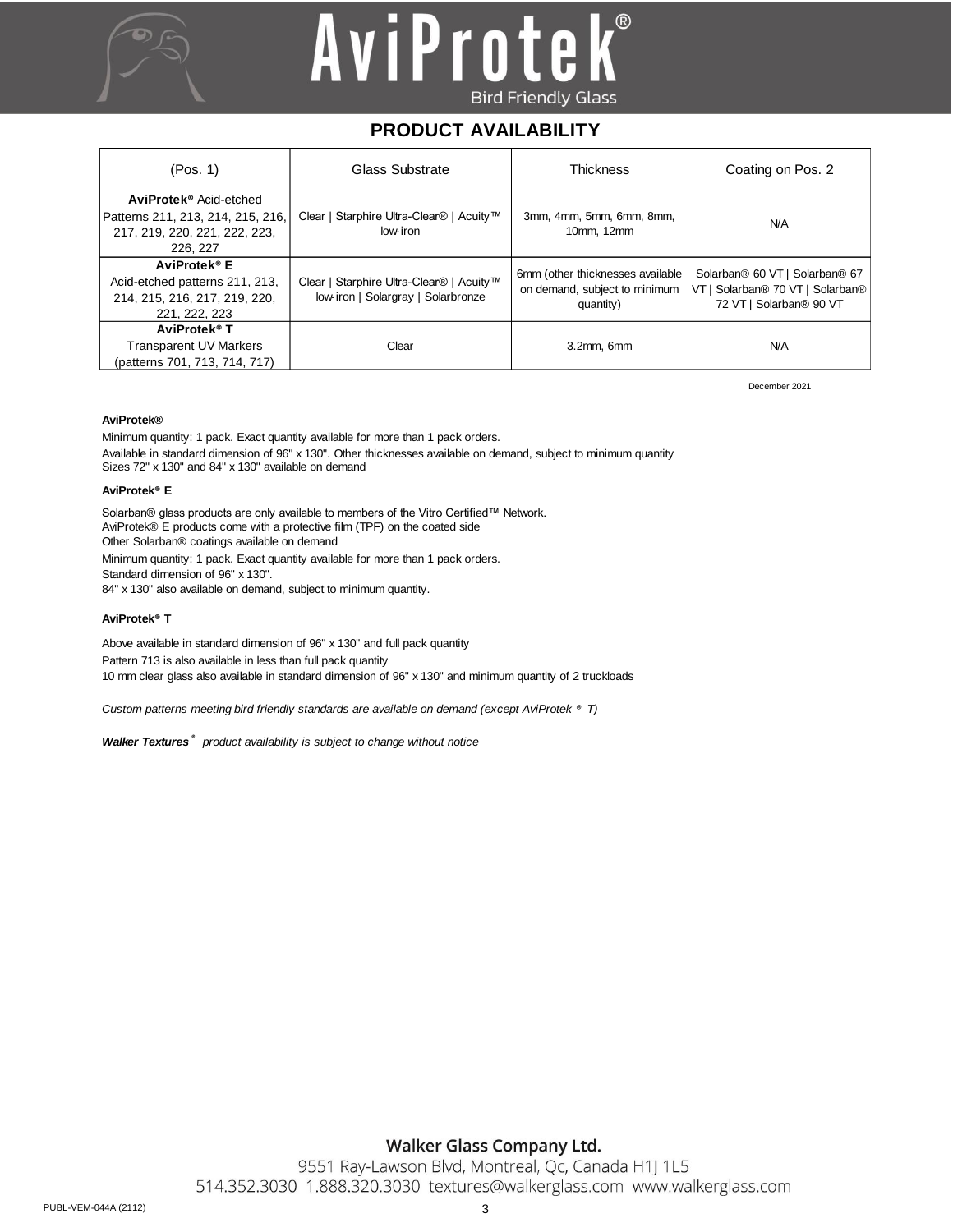

# AviProtek **Bird Friendly Glass**

## **ORDERING GUIDELINES**

All orders should include the following product information:

- *AviProtek®* pattern number, if applicable
- Low-E coating number of Vitro Glass Solarban® glass product, if applicable
- Glass substrate (clear, Starphire Ultra-Clear™, Solargray & Solarbronze)
- Glass thickness
- Stock sheet size

\* Tempering of low-iron glass is highly recommended to correct slight color variances caused by the *AviProtek®* manufacturing processes. Walker is not responsible for said color variances if the low-iron glass is not tempered.

## **SAMPLES**

Samples can be ordered as follows:

- *Walker Textures® AviProtek®* sample kit
- 12" x 12" monolithic samples in selected substrates and thicknesses
- 12" x 12" double glazed samples in selected substrates
- Mock-up for qualified projects

#### **AviProtek® E Samples**

- **Clear and low-iron glass:** 12'' x 12'' insulated glass unit samples are available on demand for clear and Starphire Ultra-Clear™ glass.
- **Tinted glass:** Please note for 12'' x 12'' insulated glass unit samples using Solargray or Solarbronze, they will need to be ordered by specifying the coating and a 6mm Starphire Ultra-Clear™ glass with the desired bird friendly pattern. In order to obtain the visual, the Starphire Ultra-Clear™ glass with the AviProtek® pattern will need to be put on top of the tinted glass. No exception to this rule will be permitted.

## **PATTERN DIRECTION ON STOCK SHEET 96" X 130"**

• All directional patterns are available along the 96" or the 130" side

## **CUSTOM PATTERNS**

Custom patterns meeting bird friendly standards are also available on demand (except *AviProtek®* **T)**.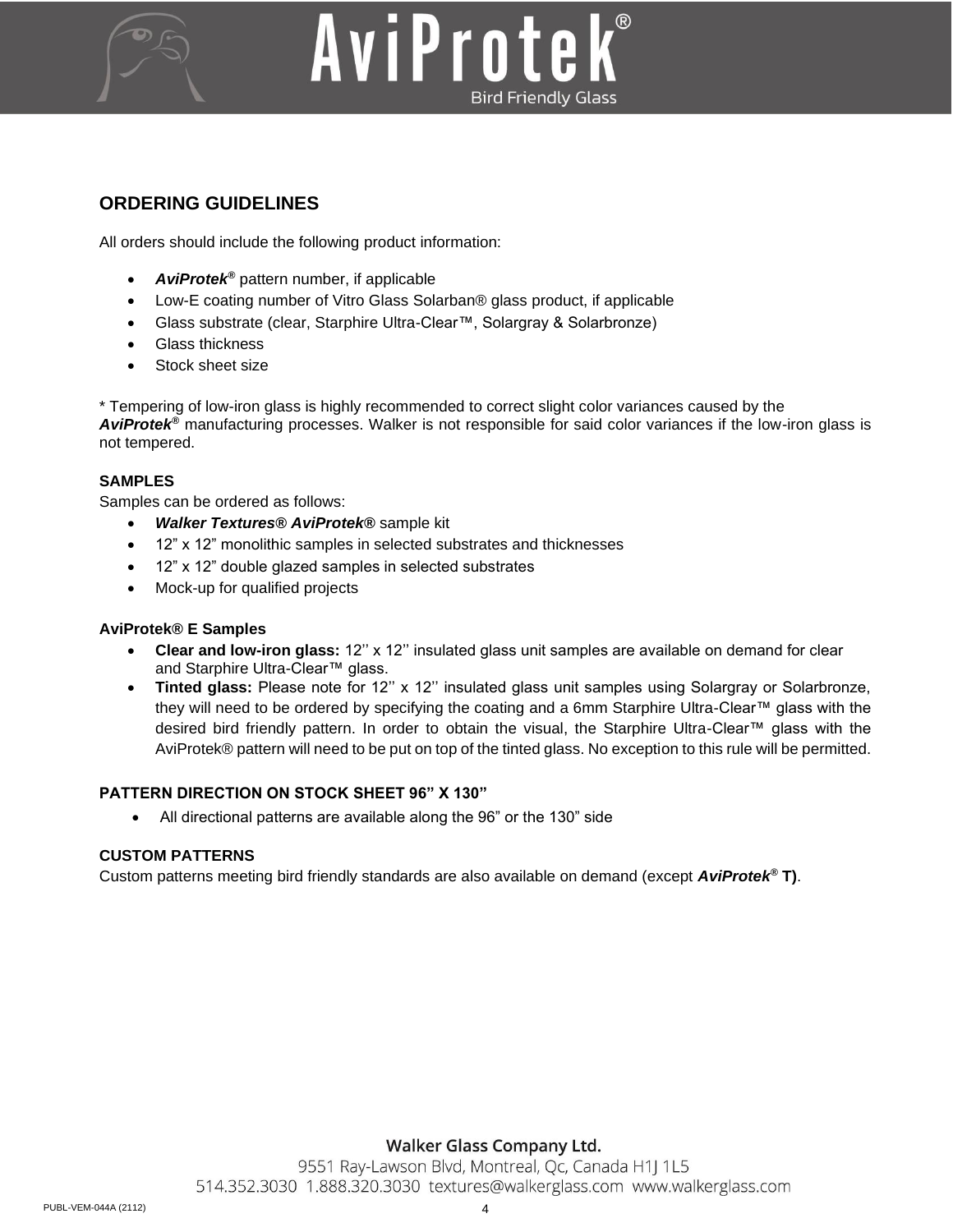# AviProtek **Bird Friendly Glass**

# **LEED POINTS**

LEED credits that can be obtained with *Walker Textures® AviProtek®* are as follows:

LEED® v4.1 requirements for Building Design + Construction (BD+C) LEED® v4.1 requirements for Interior Design + Construction (ID+C)

#### **Energy and Atmosphere**

- Project may use a variety of strategies, including building envelope, of which the glazing is part.
- Available for AviProtek® E low-e coated glass

#### **Materials and Resources**

Building Product Disclosure and Optimization

- Environmental Product Declaration (under our EPD)
- Material Ingredients (under our HPD®)

#### **Indoor Environmental Quality**

- Low-Emitting Materials
- Thermal Comfort (available for AviProtek® E low-e coated glass)
- Daylight

#### **Innovation**

• Various strategies, including Pilot Credit 55 – Bird Collision Deterrence

The following documents covering *Walker Textures® AviProtek®* products are available on demand:

- EPD Environmental Product Declaration
- HPD® Health Product Declaration®

To request a copy of the above-mentioned documents or for more information please contact your sales representative or our customer service department.

#### **Environmental Data Sheet**

The Environmental data sheet is a shortened version of the EPD and is available here: <https://www.walkerglass.com/resources/sustainable-materials/>

#### Walker Glass Company Ltd.

9551 Ray-Lawson Blvd, Montreal, Qc, Canada H1J 1L5 514.352.3030 1.888.320.3030 textures@walkerglass.com www.walkerglass.com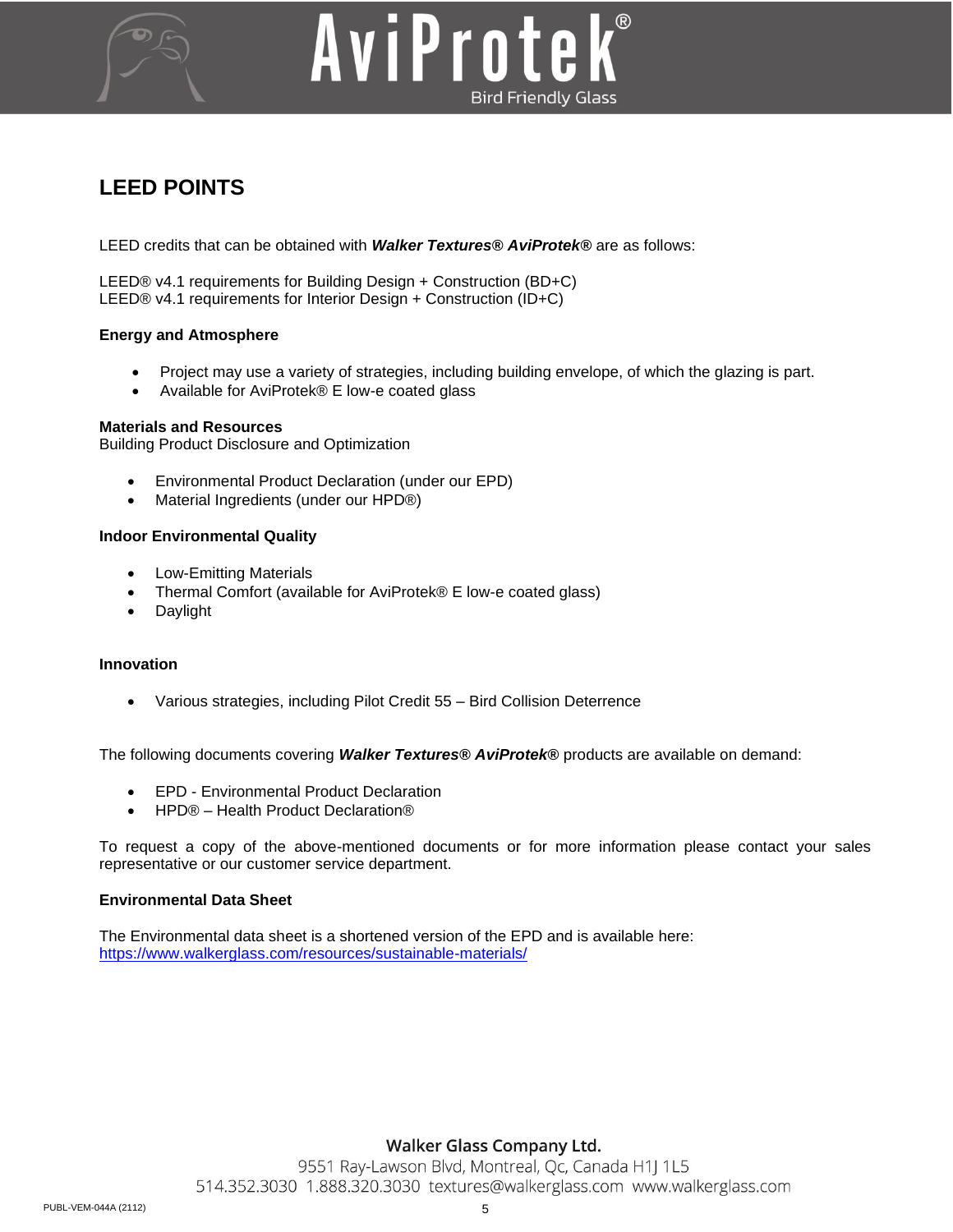

# AviProte **Bird Friendly Glass**

# **PRODUCT SPECIFICATIONS**

## **SCOPE**

This specification covers the requirements for float glass which has been etched on surface 1 and supplied as stock sheets.

## **ACID-ETCHED GLASS SURFACE**

The proprietary *Walker Textures®* process uses a controlled solution of hydrofluoric acid to uniformly etch the surface of the glass. Rigorous process control ensures a repeatable uniformity in appearance.

## **PHYSICAL PROPERTIES**

*Walker Textures® AviProtek®* glass products are made from selected *float* glass which conforms to the following standards:

**USA ASTM C 1036-21 Standard Specification for Flat Glass Quality: Q3 - Stock Sheet**

#### **CANADA CAN/CGSB-12.3-M91 National Standard of Canada – Flat, Clear Float Glass Quality: Glazing**

For dimensional tolerances (other than thickness) and edge quality requirements, refer to the specification(s) cited above.

For blemish limits for single-sided\* etched glass, please refer to specifications cited above.

Float glass is normally etched on the "atmosphere" side of the sheet. *AviProtek®* with *Solarban®* glass is etched on the tin side presenting a risk of certain minor defects being present in the etched surface. For more information, please contact customer service.

# **AVIPROTEK***®* **E MSVD COATED GLASS SURFACE**

For more information, please communicate with Vitro Glass' Customer Service Department.

## **AVIPROTEK***®* **T GLASS SURFACE**

*AviProtek®* **T** is made from glass with a pyrolytic coating from Pilkington NA, which meets the quality requirements of ASTM C1376-15 "Standard specification for Pyrolytic and Vacuum Deposition Coatings on Flat Glass".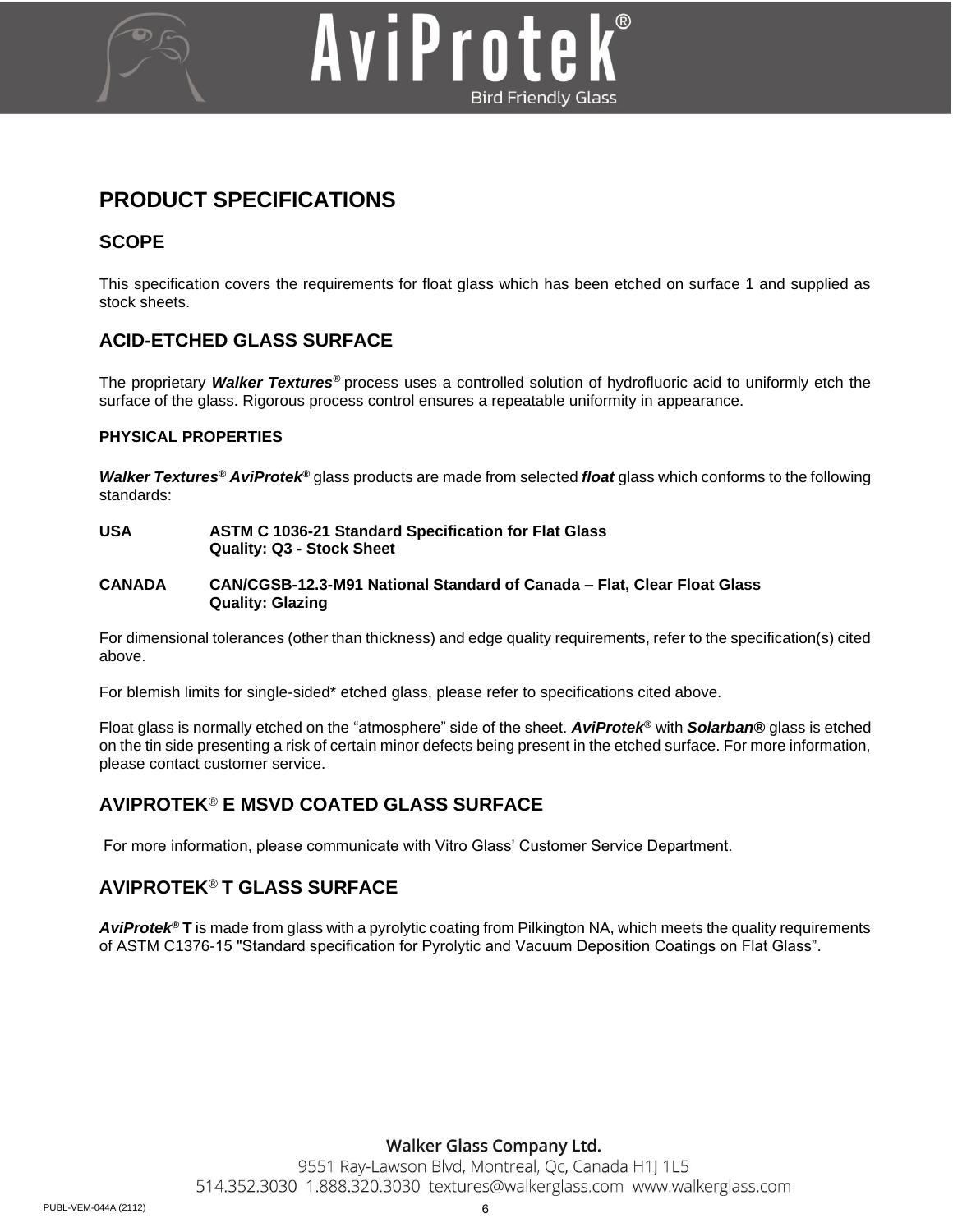# **PROPERTIES AND PERFORMANCE CHARACTERISTICS**

AviProte

Stock sheets of all *Walker Textures® and AviProtek®* are etched over the entire surface, except for a ¾" (20 mm) unusable border on all four sides. Variances in opacity within a sheet will be indistinguishable to the naked eye when viewed under normal viewing conditions.

**Bird Friendly Glass** 

The *AviProtek®* surface (except *AviProtek®* **T**) does not have any significant impact on the light and performance values of an insulated unit. Therefore, values will be similar to units without patterned acid-etched glass.

For complete glass performance data of a one-inch insulating glass unit with Solarban® 60VT or 70VT solar control glass, please communicate with Vitro Glass' Customer Service Department.

The performance data of *AviProtek®* **T** is as follows:



**3** Shading coefficient is the ratio of the total amount of solar energy that passes through a glass relative to 1/8-in. (3,0 mm) thick clear glass under the same design conditions. It includes both solar energy transmitted directly plus any absorbed solar energy re-radiated and converted. Lower shading coefficient values indicate better performance in reducing summer heat gain. Shading coefficients at outdoor air temperature of 89° F (32° C), outdoor air velocity of 7,5 mph (3,4 m/s), indoor air temperature of 75° F (24° C), indoor air velocity of 0 mph (0 m/s) and solar intensity of 248 BTU /hour/square foot (783 w/m2).

**4** Solar Heat Gain Coefficient (SHGC) represents the solar heat gain through the glass relative to the incident solar radiation. It is equal to 86% of the shading coefficient.

*September 2021*

…/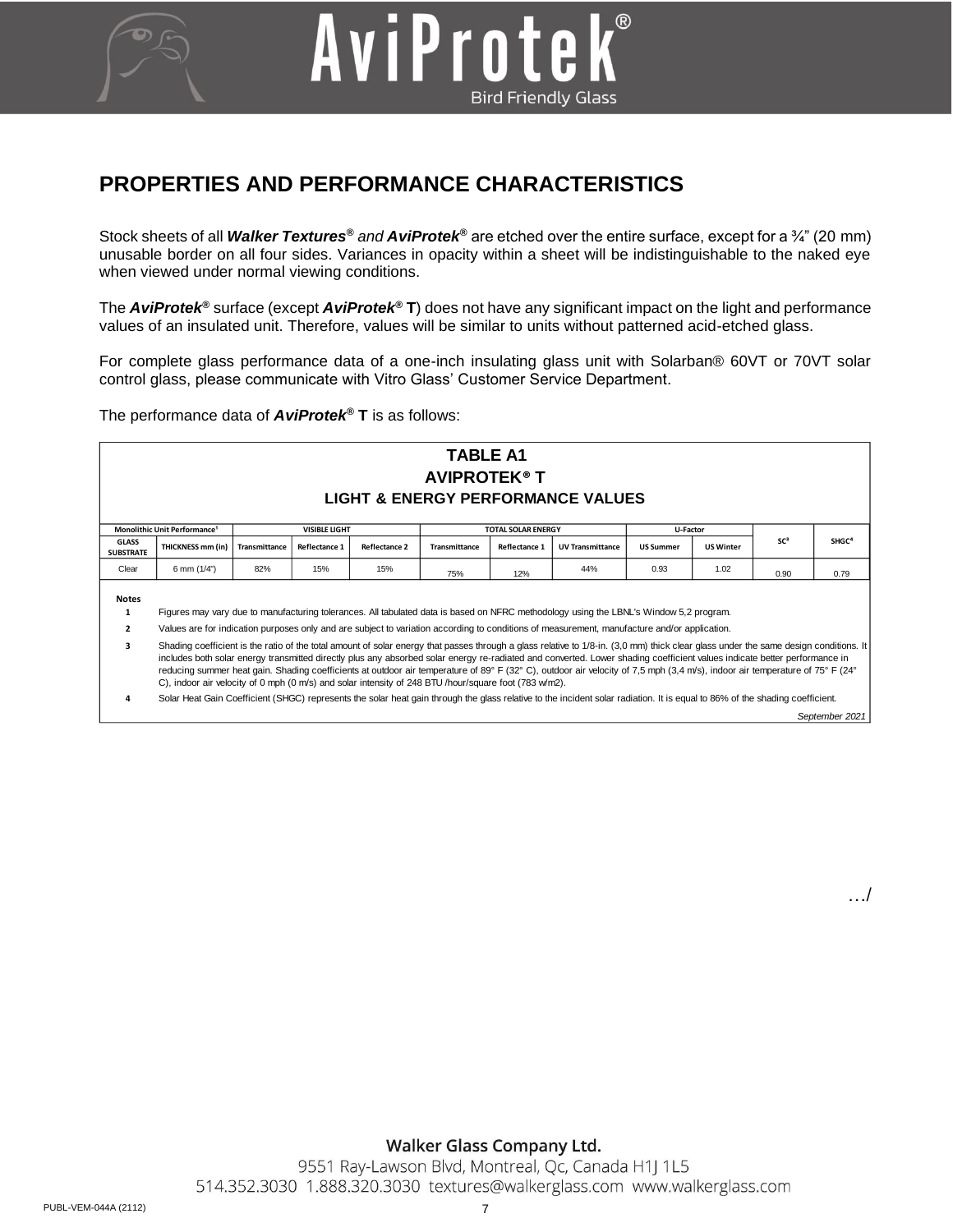# **PROPERTIES AND PERFORMANCE CHARACTERISTICS (Cont)**

AviProtek®

**Bird Friendly Glass** 

| <b>TABLE A2</b>                                                                            |                           |                                                               |                |                                                                                              |                                                                     |                                                                                   |                                                                                                                                      |  |  |  |  |
|--------------------------------------------------------------------------------------------|---------------------------|---------------------------------------------------------------|----------------|----------------------------------------------------------------------------------------------|---------------------------------------------------------------------|-----------------------------------------------------------------------------------|--------------------------------------------------------------------------------------------------------------------------------------|--|--|--|--|
| AVIPROTEK® PATTERN SPECIFICATIONS AND BIRD DETERRENCE DATA                                 |                           |                                                               |                |                                                                                              |                                                                     |                                                                                   |                                                                                                                                      |  |  |  |  |
| Aviprotek solution                                                                         | Description               | Type                                                          | Density        | Compliance with<br><b>National Glass</b><br>Association's<br>prescriptive guide<br>(Pending) | Compliance with<br>Canadian prescriptive<br>standard CSA<br>A460:19 | Threat factor from ABC's<br>tunnel test (transparent<br>conditions only) (note 1) | % deterrence of collision<br>from Professor Daniel<br>Klem's field experiment<br>(transparent and reflection<br>conditions) (note 2) |  |  |  |  |
| Etch pattern on surface<br>#1 on 6mm monolithic<br>clear, low iron or tinted<br>glass      | AviProtek ® pattern 211   | Linear pattern with variable<br>spacing meeting the 2x4 rule  | 22.45%         | <b>YES</b>                                                                                   | <b>YES</b>                                                          | 23                                                                                | 95%                                                                                                                                  |  |  |  |  |
|                                                                                            | AviProtek ® pattern 213   | 3mm continuous lines.<br>spaced 2"                            | 6.25%          | <b>YES</b>                                                                                   | <b>YES</b>                                                          | 30                                                                                | 95%                                                                                                                                  |  |  |  |  |
|                                                                                            | AviProtek ® pattern 214   | Organic pattern with variable<br>spacing meeting the 2x4 rule | 26.56%         | <b>YES</b>                                                                                   | <b>YES</b>                                                          | 21                                                                                | 95%                                                                                                                                  |  |  |  |  |
|                                                                                            | AviProtek ® pattern 215   | 5mm dot, 2x2 spacing                                          | 0.96%          | <b>YES</b>                                                                                   | <b>YES</b>                                                          | 25                                                                                | 95%                                                                                                                                  |  |  |  |  |
|                                                                                            | AviProtek ® pattern 216   | 6mm dot, 4x4 spacing                                          | 0.35%          | NO                                                                                           | <b>NO</b>                                                           | N/A                                                                               | N/A                                                                                                                                  |  |  |  |  |
|                                                                                            | AviProtek ® pattern 217   | 5mm dot, 2x2 spacing                                          | 0.96%          | <b>YES</b>                                                                                   | <b>YES</b>                                                          | 25                                                                                | 95%                                                                                                                                  |  |  |  |  |
|                                                                                            | AviProtek ® pattern 219   | 4mm dot, 1x1 spacing                                          | 2.48%          | <b>YES</b>                                                                                   | <b>YES</b>                                                          | 30                                                                                | 95%                                                                                                                                  |  |  |  |  |
|                                                                                            | AviProtek ® pattern 220   | 6mm dot, 4x4 spacing                                          | 0.35%          | <b>NO</b>                                                                                    | N <sub>O</sub>                                                      | <b>N/A</b>                                                                        | N/A                                                                                                                                  |  |  |  |  |
|                                                                                            | AviProtek ® pattern 221   | 6mm dot, 2x4 spacing                                          | 0.70%          | <b>YES</b>                                                                                   | <b>NO</b>                                                           | 25                                                                                | 95%                                                                                                                                  |  |  |  |  |
|                                                                                            | AviProtek ® pattern 222   | 5mm dot, 4x4 spacing                                          | 0.24%          | NO                                                                                           | N <sub>O</sub>                                                      | N/A                                                                               | <b>N/A</b>                                                                                                                           |  |  |  |  |
|                                                                                            | AviProtek ® pattern 223   | 5mm dot, 4x4 spacing                                          | 0.24%          | <b>NO</b>                                                                                    | N <sub>O</sub>                                                      | N/A                                                                               | N/A                                                                                                                                  |  |  |  |  |
|                                                                                            | AviProtek ® pattern 226   | 5mm square, variable<br>spacing up to 2x2                     | 0.96%          | <b>YES</b>                                                                                   | <b>YES</b>                                                          | 25                                                                                | 95%                                                                                                                                  |  |  |  |  |
|                                                                                            | AviProtek ® pattern 227   | 5mm square, variable<br>spacing up to 2x4                     | 0.58%          | <b>YES</b>                                                                                   | NO <sub>1</sub>                                                     | 25                                                                                | 95%                                                                                                                                  |  |  |  |  |
| Full surface etch on<br>surface #1 on 6mm<br>monolithic clear, low<br>iron or tinted glass | Opaque finish             | Full surface                                                  | 100%           | <b>YES</b>                                                                                   | <b>YES</b>                                                          | 25                                                                                | N/A                                                                                                                                  |  |  |  |  |
|                                                                                            | Velour finish             | Full surface                                                  | 100%           | <b>YES</b>                                                                                   | <b>YES</b>                                                          | 25                                                                                | N/A                                                                                                                                  |  |  |  |  |
|                                                                                            | Satin finish              | Full surface                                                  | 100%           | <b>YES</b>                                                                                   | <b>YES</b>                                                          | 25                                                                                | N/A                                                                                                                                  |  |  |  |  |
| UV pattern on surface<br>#1 on 6mm clear glass<br>in double-glazed unit                    | AviProtek ® T pattern 701 | Organic, variable spacing<br>meeting the 2x4 rule             | Not Applicable | <b>YES</b>                                                                                   | <b>YES</b>                                                          | N/A                                                                               | 69%                                                                                                                                  |  |  |  |  |
|                                                                                            | AviProtek ® T pattern 713 | Linear, meeting the 2x4 rule                                  | Not Applicable | <b>YES</b>                                                                                   | <b>YES</b>                                                          | N/A                                                                               | 69%                                                                                                                                  |  |  |  |  |
|                                                                                            | AviProtek ® T pattern 714 | Organic, variable spacing<br>meeting the 2x4 rule             | Not Applicable | <b>YES</b>                                                                                   | <b>YES</b>                                                          | <b>N/A</b>                                                                        | 69%                                                                                                                                  |  |  |  |  |
|                                                                                            | AviProtek ® T pattern 717 | 5mm dot, 2x2 spacing                                          | Not Applicable | <b>YES</b>                                                                                   | <b>YES</b>                                                          | <b>N/A</b>                                                                        | 69%                                                                                                                                  |  |  |  |  |

Note 1: The number is expressed as the percentage of times a bird has hit the test material (see-through conditions tested only)

Note 2: The number is expressed as the percentage of times a bird has avoided the test material, based on comparison to an unaltered control *December 2021*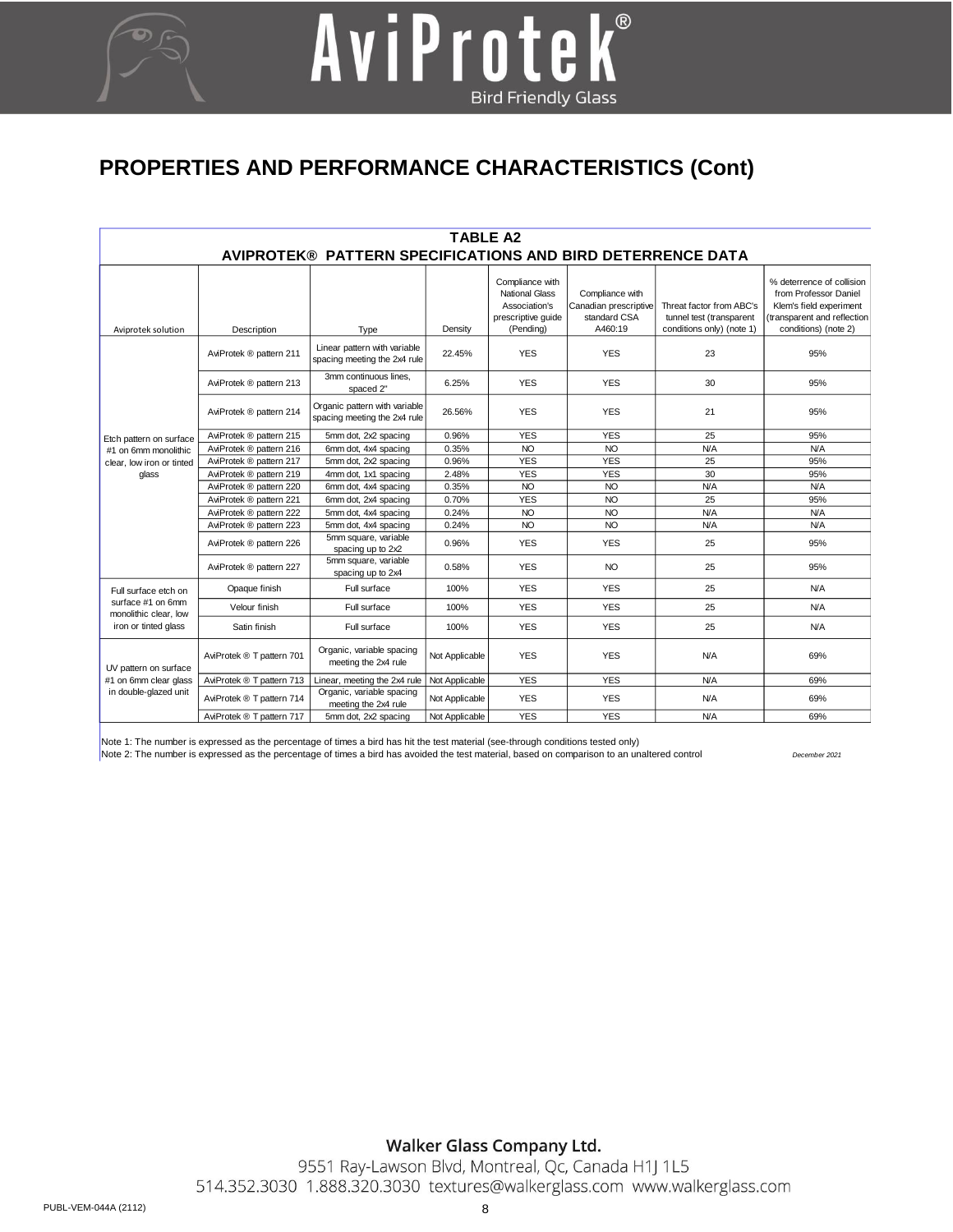# AviProte  $\mathbf{k}^{\circ}$ **Bird Friendly Glass**

# **WARRANTY AND POLICY STATEMENTS**

## **AVIPROTEK***®*

For warranty and policy statements on acid-etched glass, please go to: <https://walkerglass.com/pdf-page-warranty/>

# **AVIPROTEK***®* **E**

The MSVD Low-E coated flat glass warranty is extended by Walker Glass Co. Ltd. and is similar to the warranty extended by Vitro Glass. For more information, please communicate with Vitro Glass' Customer Service Department.

## **AVIPROTEK***®* **T**

For warranty and policy statements, please go to the following page.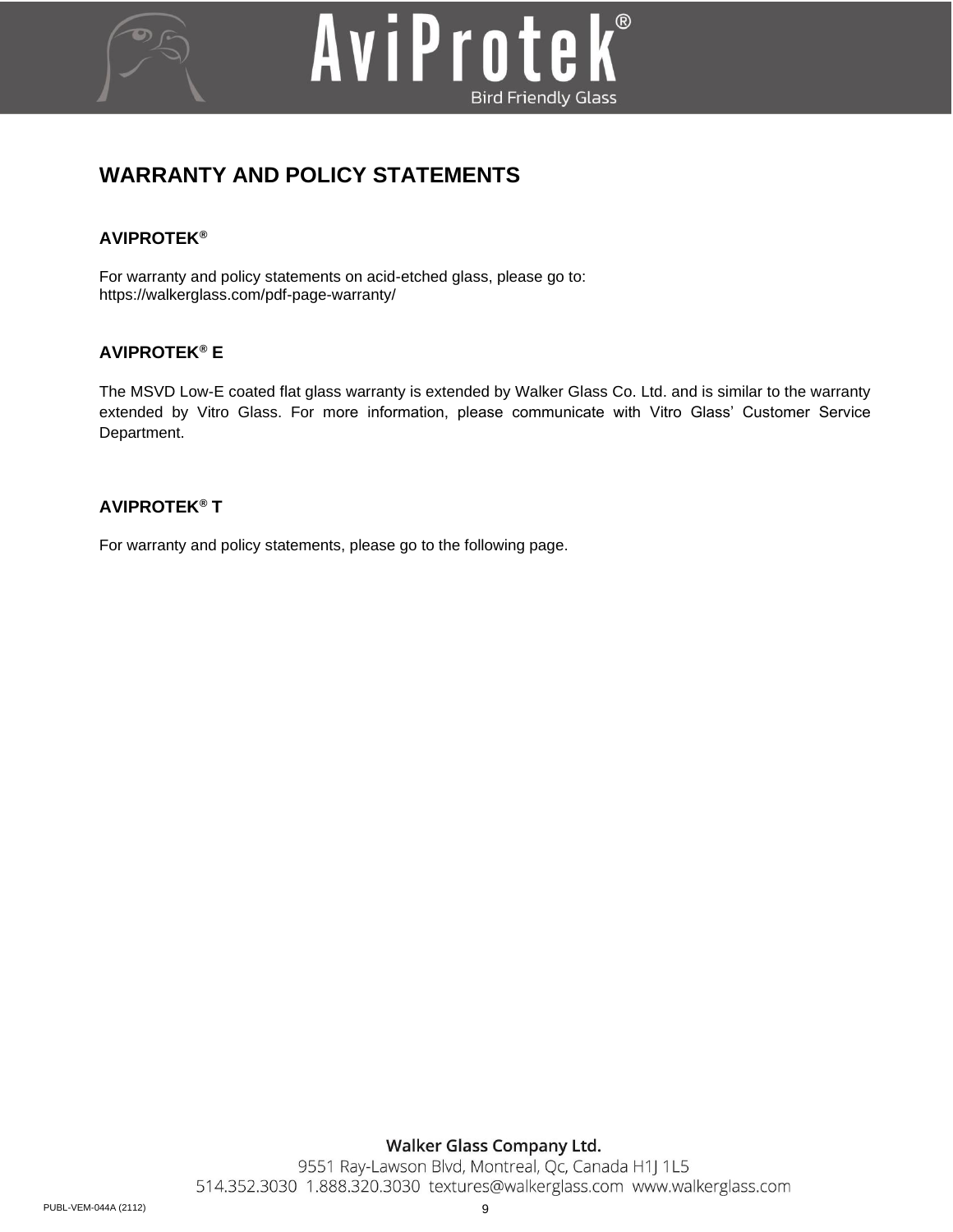

# AviProtek **Bird Friendly Glass**

# LIMITED WARRANTY FOR **AVIPROTEK**® **T**

Walker Glass Co. Ltd. hereby warrants that, with proper handling and maintenance, the applied coating will not peel under normal conditions for a period of 10 years following the date of purchase. Walker further warrants that, with proper handling and maintenance, the bird collision deterrent properties of the coating shall not diminish under normal conditions for a period of 10 years following the date of purchase.

In the event of any claim under this warranty, Walker must be notified in writing at the address indicated on the original invoice. Walker reserves the right to inspect any **AVIPROTEK***®* **T** glass alleged to be defective in the location and under the conditions where the defect was first detected. Liability under this Warranty is limited, at Walker's exclusive discretion, to either:

• Walker supplying without charge and F.O.B. Walker's plant, a sufficient quantity of sheets of the size and substrate originally supplied by Walker as would be required to replace the **AVIPROTEK***®* **T** glass proven to be defective.

## **OR**

• Walker refunding an amount equal to the amount originally charged per square foot for the **AVIPROTEK***®* **T**  glass times the quantity of square feet of **AVIPROTEK***®* **T** glass proven to be defective. Walker's liability shall be limited solely to its responsibilities under this Warranty. In no event shall Walker be liable to any person or entity for indirect, special, incidental or consequential damages or charges for any reason, including but not limited to related labour and/or material costs.

### **Conditions**

This Warranty is void under any of the following conditions:

- The **AVIPROTEK***®* **T** glass is broken or fractured.
- The surface of the **AVIPROTEK***®* **T** glass has been damaged.
- The **AVIPROTEK***®* **T** glass is handled, stored, fabricated, or installed contrary to Walker's written guidelines.

EXCEPT FOR THE EXPRESS WARRANTY DESCRIBED ABOVE, WALKER NEITHER EXPRESSES NOR IMPLIES ANY OTHER WARRANTIES OF ANY KIND AND NO WARRANTY SHALL BE IMPLIED BY OPERATION OR LAW OR OTHERWISE.

No variation or change from this warranty will be binding upon Walker unless made in writing specifically referring to this Warranty and signed by an officer of Walker.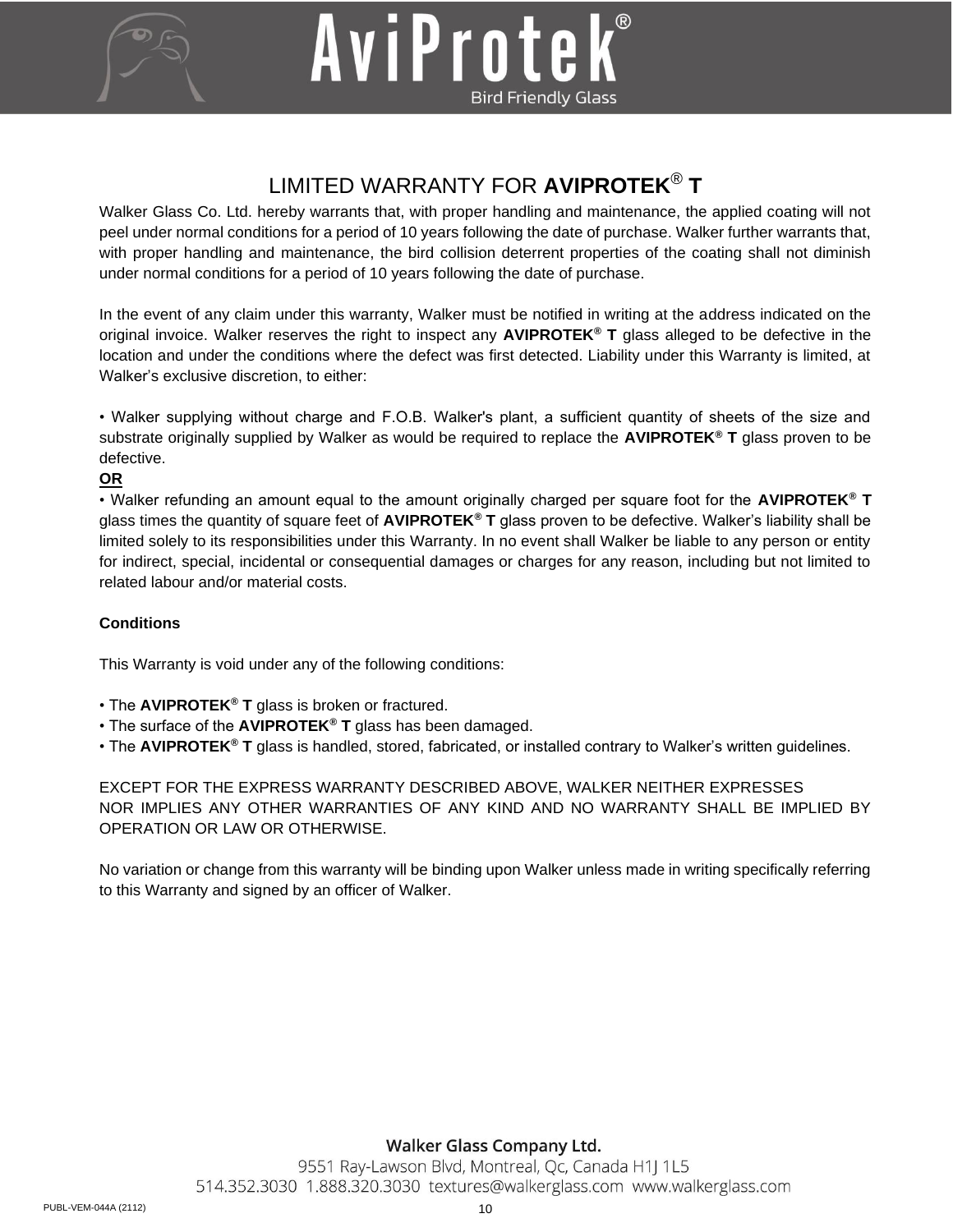# **GUIDELINES FOR HANDLING, FABRICATION, AND CLEANING**

AviProte

**Bird Friendly Glass** 

## **AVIPROTEK***®*

For guidelines specific to the acid-etched surface, please go to: https://walkerglass.com/**[pdf-page-guidelines-for-handling](https://walkerglass.com/pdf-page-guidelines-for-handling/)**/

## **AVIPROTEK***®* **E**

For guidelines specific to the MSVD Low-E coated surface, please communicate with Vitro Glass' Customer Service Department.

## **AVIPROTEK***®* **T**

#### **IDENTIFICATION OF THE COATED SURFACE**

*AviProtek®* **T** Glass has a thin, clear, permanent, pyrolytic coating on the atmosphere side of the glass. The fine scale roughness of the coating can be detected by the added friction felt when it is rubbed with finger tips or finger nails.

Note: the coating emittance is the same as non-coated glass and so standard low-e detectors cannot be used to identify the coated surface.

A UV lamp can be used to detect the tin side (tin side will emit a white soft glow under concentrated UV, the pyrolytic coating is applied on the other surface, the atmosphere side)

#### **HANDLING**

Care must be taken to avoid excessive contact with the coated surface. If handling requires contact with the coated surface, clean gloves must be used at each workstation. Care should be taken to avoid contaminating the coated surface with cutting oils or finger prints after it has been properly cleaned.

*AviProtek®* **T** should be cut, washed, heat treated, and generally processed with the coated surface up to avoid unnecessary contact with other materials.

*AviProtek®* **T** Glass is shipped in either standard cases or stoces. Like other Walker Glass products, the glass surfaces are protected with an interleaving material that inhibits moisture staining and abrasion between the individual lights.

Continues…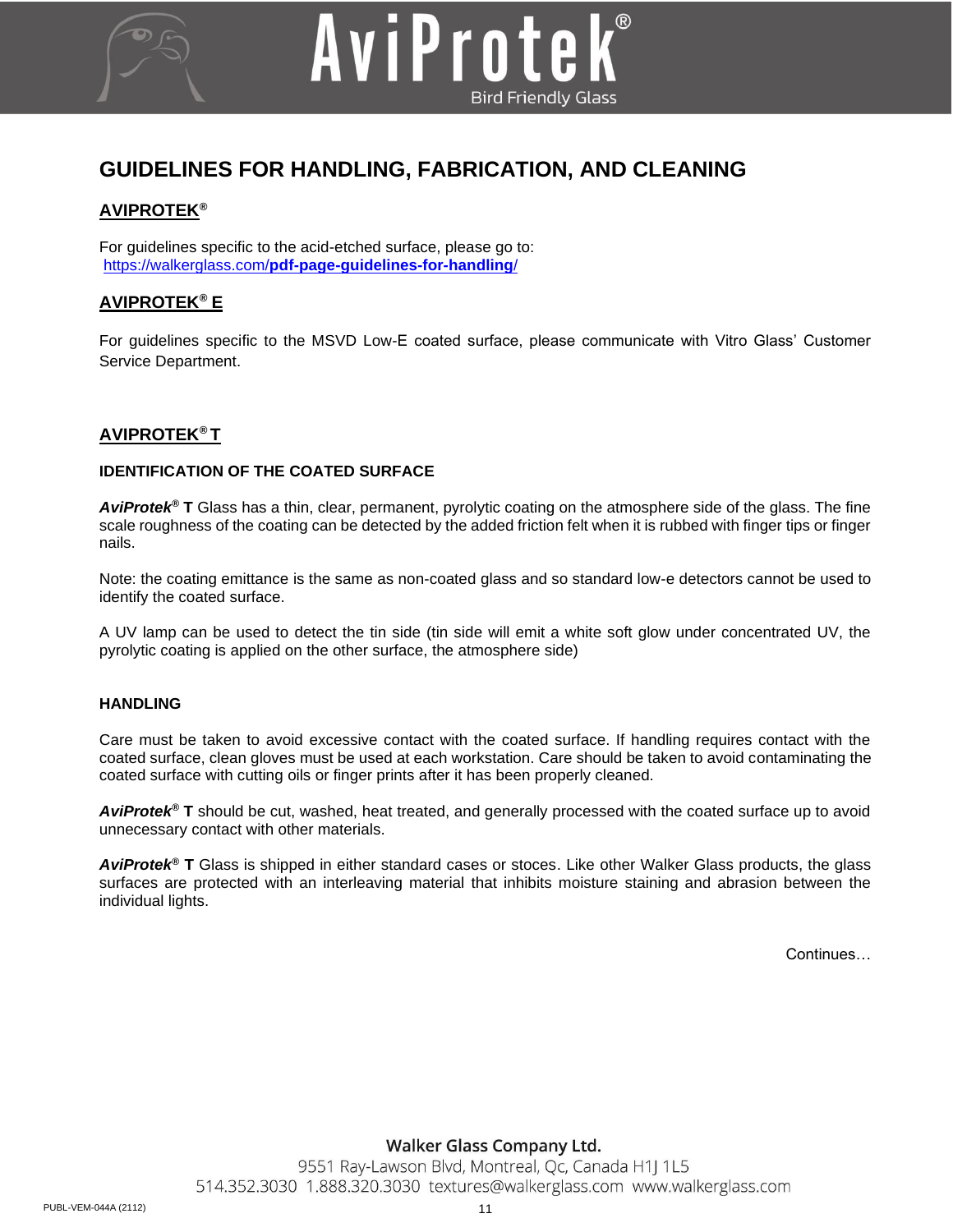# **GUIDELINES FOR HANDLING, FABRICATION, AND CLEANING (Cont.)**

AviProte

*AviProtek®* **T** Glass should never be removed from cases by "end opening" the case since sliding glass surfaces past each other may damage the reflective coating or the glass surface.

**Bird Friendly Glass** 

*AviProtek®* **T** Glass can be handled with suction cups, though it is preferable to apply suction cups to the tin side where possible. The cups must be clean and dry to prevent damage to or marking of the coating. The cups should not be slid across the coated surface.

#### **CUTTING**

*AviProtek®* **T** Glass should be cut with the coated side up to eliminate coating damage that could result from glass particles on the cutting table, especially when using free-fall cutting techniques.

Cutting oils should be light, evaporating lubricants. Keep the quantity of cutting oil to an absolute minimum to reduce contamination of gloves and to allow easier washing of the coated surface.

#### **WASHING**

As with any coated glass product, care should be taken while washing the glass to prevent damage to the coating.

*AviProtek®* **T** Glass should be washed, with the coating side up, in a rotating drum brush flat glass washing and drying machine.

Do not allow the glass to remain stationary under the rotating brushes.

#### **FABRICATION**

*AviProtek®* **T** can be glazed monolithically or incorporated into an insulating glass unit or in a laminate assembly. In all cases, the coating must be on the outer #1 surface, to preserve the bird deterrence properties.

*AviProtek®* **T** Glass can be heat-strengthened, fully tempered or bent, after it is cut to size. The coating should be facing up when heat-treating in a horizontal furnace to minimize the chance of coating damage.

When **AviProtek<sup>®</sup> T** Glass is used in insulating glass units; no edge deletion of the reflective coating is required. Results to date indicate that the glass side of *AviProtek®* **T** is compatible with major insulating glass sealants.

Continues…